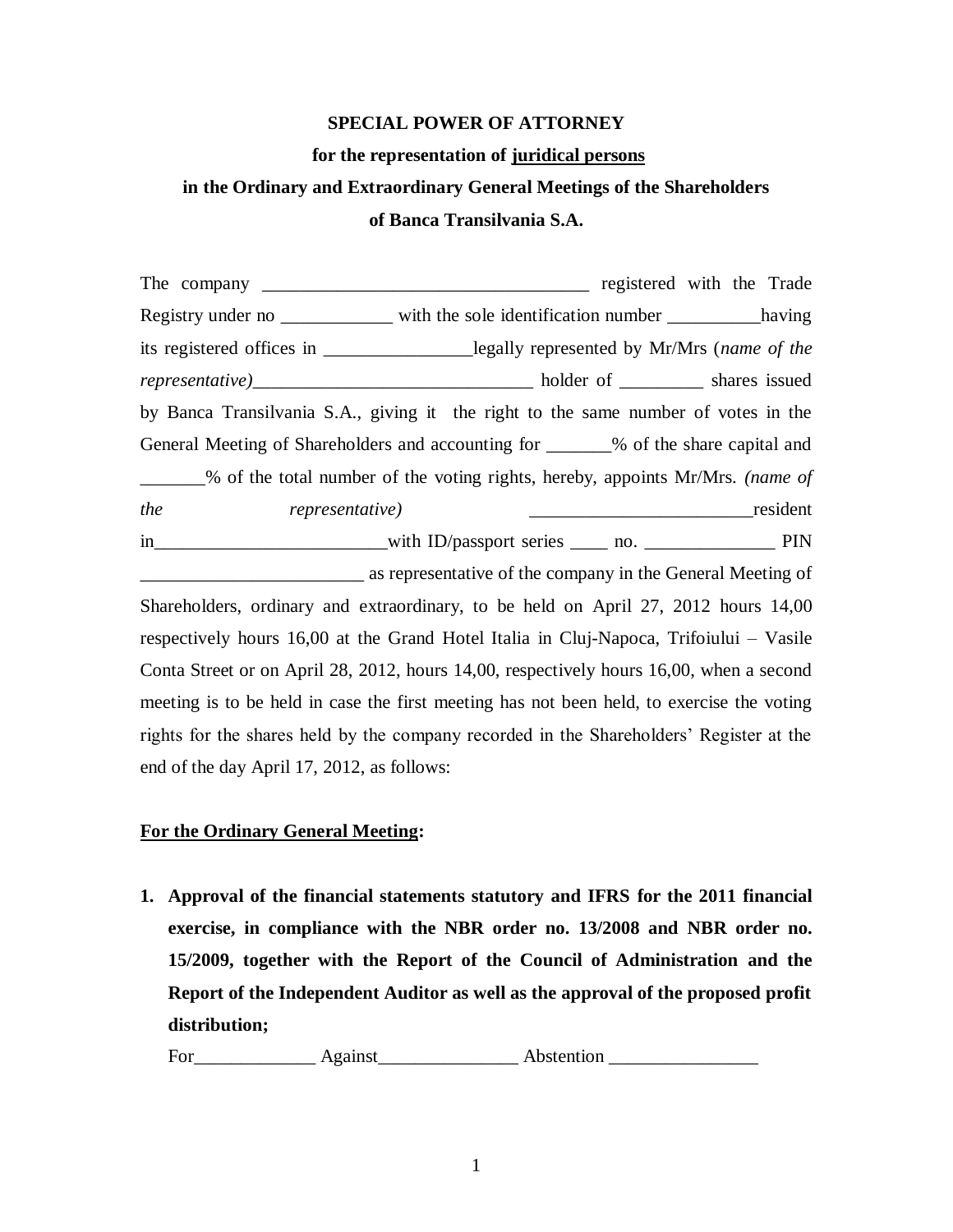**2. Discharge of administrators for the 2011 exercise;** 

For\_\_\_\_\_\_\_\_\_\_\_\_\_ Against\_\_\_\_\_\_\_\_\_\_\_\_\_\_\_ Abstention \_\_\_\_\_\_\_\_\_\_\_\_\_\_\_\_

**3. Approval of the Budget for expenditure and revenues and the investment plan for 2012 (business plan for 2012);** 

For\_\_\_\_\_\_\_\_\_\_\_\_\_ Against\_\_\_\_\_\_\_\_\_\_\_\_\_\_\_ Abstention \_\_\_\_\_\_\_\_\_\_\_\_\_\_\_\_

**4. Selection of an administrator for the period remaining to the end of the current mandate for the Council of Administration, namely 2012 – 2014, to fill a vacancy**

**1. VASILE PUŞCAŞ** For\_\_\_\_\_\_\_\_\_\_\_\_\_ Against\_\_\_\_\_\_\_\_\_\_\_\_\_\_\_ Abstention \_\_\_\_\_\_\_\_\_\_\_\_\_\_\_\_

**5. Setting the remuneration of administrators for 2012 exercise, including the ceilings of additional remunerations granted to the administrators and directors;**  For\_\_\_\_\_\_\_\_\_\_\_\_\_ Against\_\_\_\_\_\_\_\_\_\_\_\_\_\_\_ Abstention \_\_\_\_\_\_\_\_\_\_\_\_\_\_\_\_

**6. Approval of the date of May 21, 2012 as registration date (defined as the date to identify the shareholders who are to benefit from dividends and other rights under the GSM decisions).**

For\_\_\_\_\_\_\_\_\_\_\_\_\_ Against\_\_\_\_\_\_\_\_\_\_\_\_\_\_\_ Abstention \_\_\_\_\_\_\_\_\_\_\_\_\_\_\_\_

## **For the Extraordinary General Meeting:**

- 1. Increase of the share capital with the amount of **129.384.347 lei**, by issuing **129.384.347 new shares,** with a face value of 1 leu/share. The increase in the share capital will be carried out by using the following sources:
- a) capitalization of reserves from the net profit of previous years outstanding in the balance sheet as of 31.12.2011 in amount of **6.123.673 lei**, respectively the issue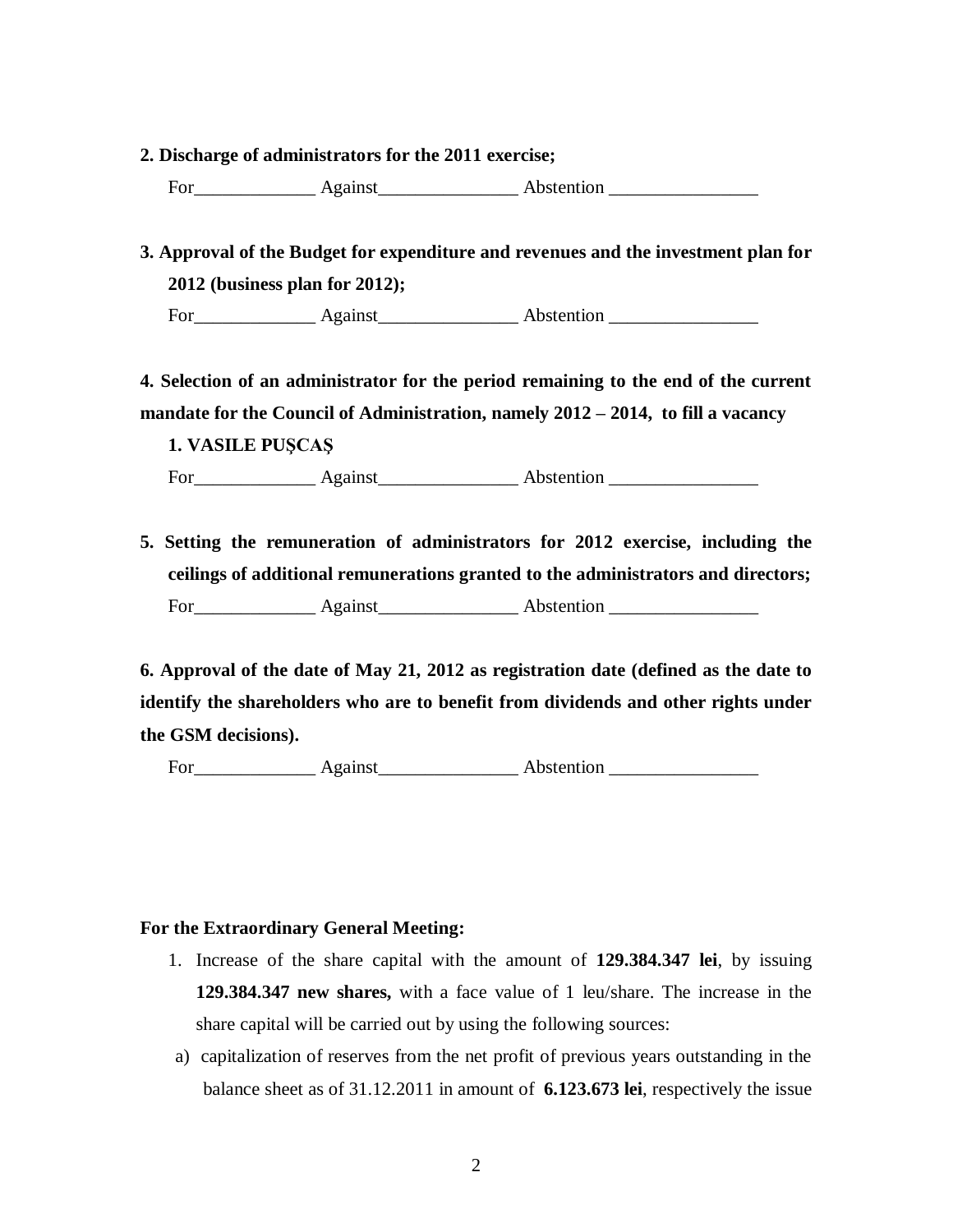of **6.123.673 new shares** with a face value of 1 leu/share in the benefit of the shareholders registered with the Shareholding Register held by the Central Depository at the registration date that will be established by the GSM (*proposed date May 21, 2012*);

- b) use of issue premiums fully cashed, in amount of **732.135 lei,** respectively the issue of 732.135 new shares, with the face value of 1 leu/share, in the benefit of the shareholders registered with the Shareholding Register held by the Central Depository at the registration date that will be established by the GSM (*proposed date May 21, 2012*);
- c) capitalization of reserves from the net profit of year 2011, outstanding in the balance sheet as of 31.12.2011 in amount of **122.528.539 lei**, respectively the issue of **122.528.539 new shares,** with a face value of 1 leu/share in the benefit of the shareholders registered with the Shareholding Register held by the Central Depository at the registration date that will be established by the GSM (*proposed date May 21, 2012*);

For\_\_\_\_\_\_\_\_\_\_\_\_\_ Against\_\_\_\_\_\_\_\_\_\_\_\_\_\_\_ Abstention \_\_\_\_\_\_\_\_\_\_\_\_\_\_\_\_

**2. Approval for an issue of subordinated convertible bonds in amount of 30 millions euro.**

For\_\_\_\_\_\_\_\_\_\_\_\_\_ Against\_\_\_\_\_\_\_\_\_\_\_\_\_\_\_ Abstention \_\_\_\_\_\_\_\_\_\_\_\_\_\_\_\_

**3. Modification/completion of the Constitutional Act, according to the convening notice.**

For Against Abstention

**4. Approval of the buyback by the bank of its own shares, in accordance with the applicable legal provisions, under the following terms and conditions: maximum 15,000,000 shares (0.84% of the total shares included in the share capital) with a face value of 1 leu/share at a minimum price equal to the market price on BVB at the moment of the buyback and a maximum price of 2 lei, for a period of maximum**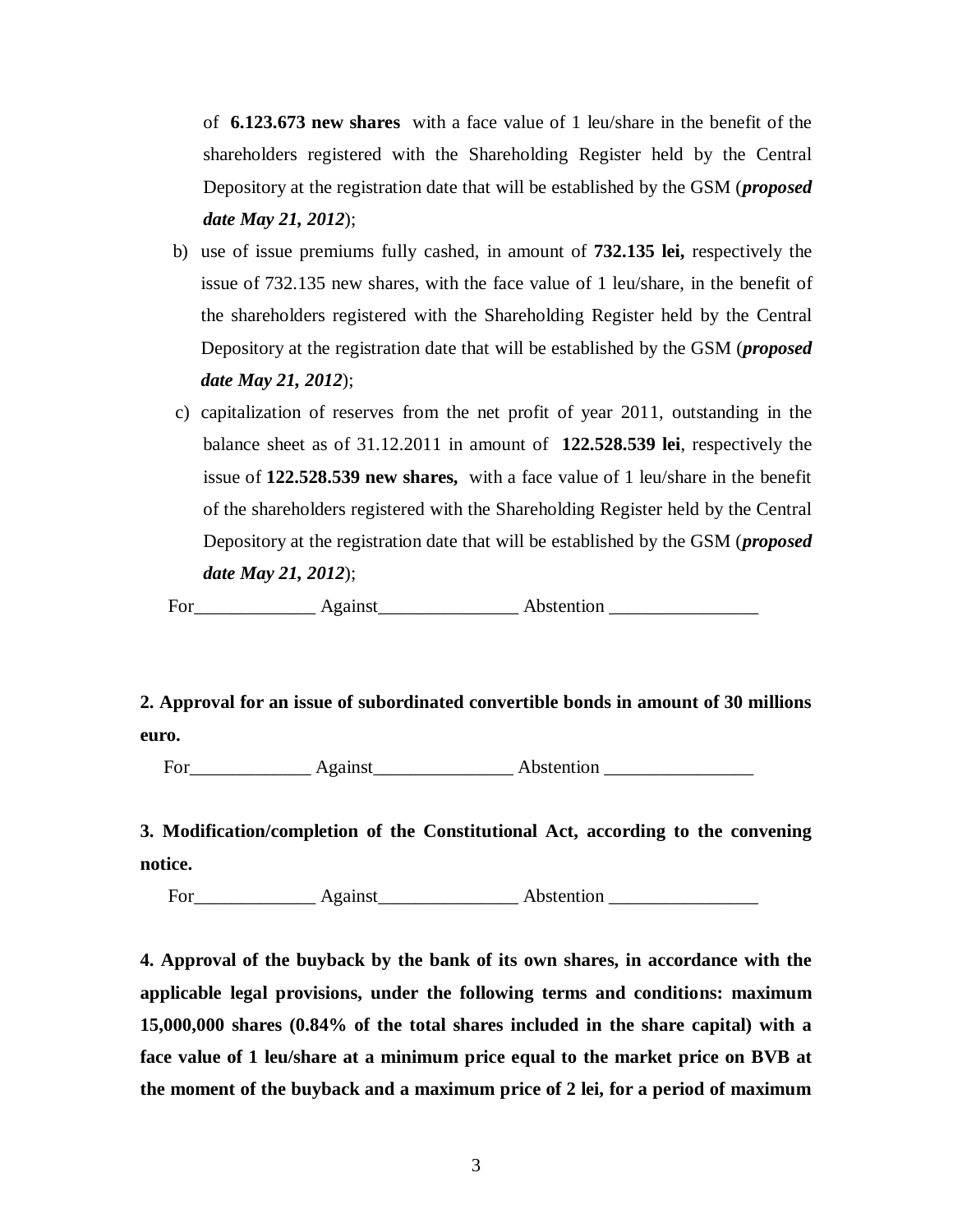**18 months as of the publishing date of the EGM resolution in the Official Gazette of Romania, Part IV, with the purpose of implementing a remuneration program capable of ensuring the compliance with the long-term performance principle and a share retention program for a period of at least 3 years, and the granting of a mandate for the Board of Directors for the enforcement of this resolution.** 

For\_\_\_\_\_\_\_\_\_\_\_\_\_ Against\_\_\_\_\_\_\_\_\_\_\_\_\_\_\_ Abstention \_\_\_\_\_\_\_\_\_\_\_\_\_\_\_\_

**5. Approval of the date of May 21, 2012 as registration date (defined as the date to identify the shareholders who are to benefit from dividends and other rights under the GSM decisions).**

For\_\_\_\_\_\_\_\_\_\_\_\_\_ Against\_\_\_\_\_\_\_\_\_\_\_\_\_\_\_ Abstention \_\_\_\_\_\_\_\_\_\_\_\_\_\_\_\_

I, undersigned, give my representative full power to vote on any issue regarding the mandate to the Council of Administration and individually to its members to carry out the decisions from above.

This power of attorney is valid only for the General Meeting of Shareholders, ordinary and extraordinary, to be held on April 27, 2012 hours 14,00 respectively hours16,00 at the Grand Hotel Italia in Cluj-Napoca, Trifoiului – Vasile Conta Street or on April 28, 2012, hours 14,00, respectively hours 16,00, when a second meeting is to be held in case the first meeting has not been held, my representative having the obligation to vote according to the given instructions.

This power of attorney is made in 3 (three) copies, one signed in original is to be sent to the Head Office of Banca Transilvania, Cluj-Napoca, street George Baritiu no.8 by the date of **April 22, 2012**, **hours 17**, under the sanction of losing the voting right by representative in the GSM under the law. The power of attorney may be sent also by email (until the same date mentioned above) by means of document signed with extended electronic signature, according to Law no. 455/2001 regarding electronic signatures – to